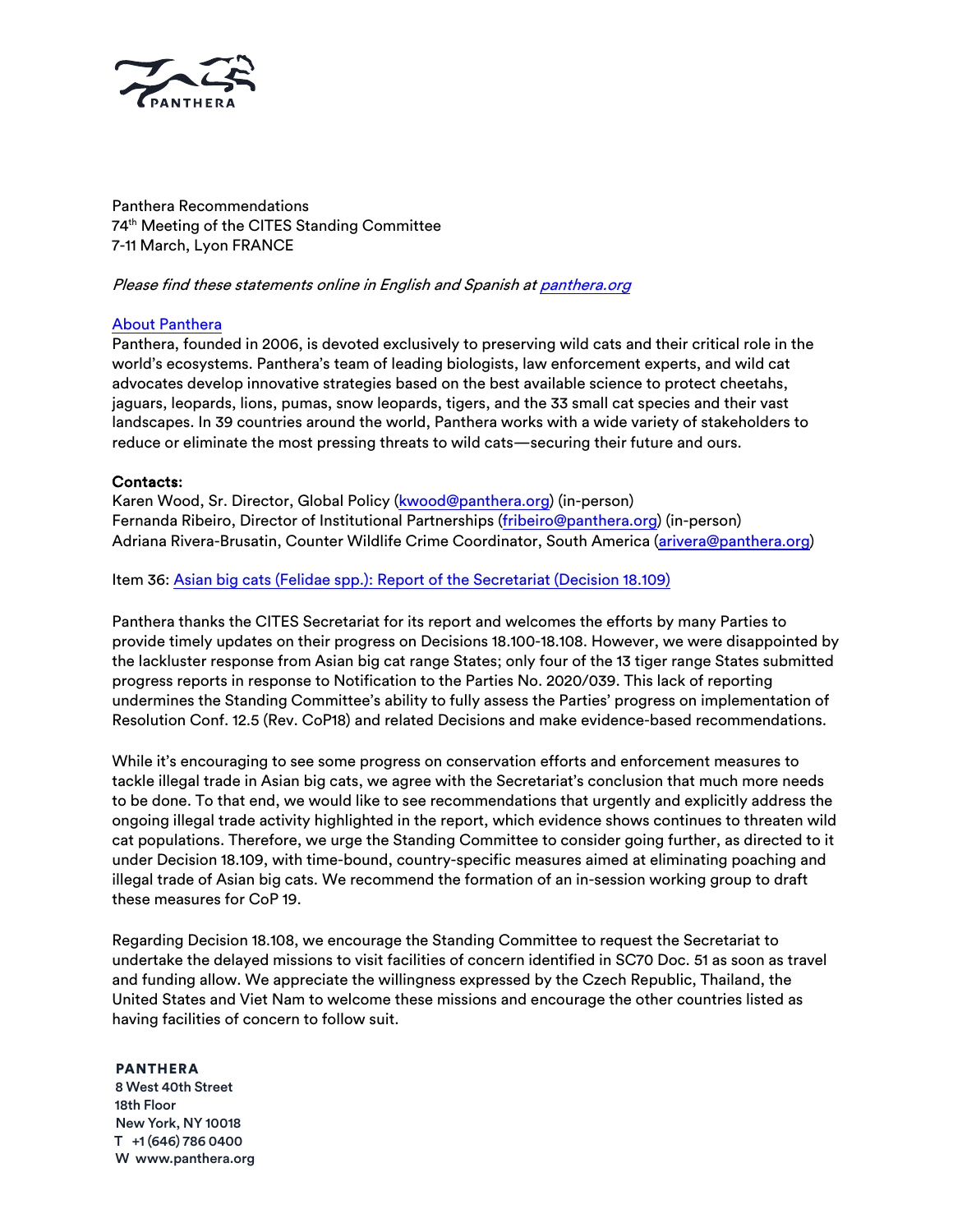

In this "Year of the Tiger," celebrations of tiger increases in parts of their range are muted by continued losses, especially in Southeast Asia, primarily due to poaching and illegal trade. Since the turn of the century, tiger populations have been eliminated in three tiger range States.

The first phase of the Global Tiger Recovery Program shows that tiger numbers can be restored, but also that progress is hard won and fragile – tiger conservation needs to be urgently strengthened if it is to achieve long-term success. As the second phase gets underway, Panthera proposes that tiger range States adopt a zero-tolerance approach to trade in tigers, their parts and derivatives. Adopting this high-level strategy will go a long way toward helping tiger range States to meet their commitments under CITES to implement Resolution Conf. 12.5 (Rev. CoP18) and related Decisions on Asian Big Cats.

## Item 53: [Quotas for leopard \(Panthera pardus\) hunting trophies: Report of the Animals](https://cites.org/sites/default/files/eng/com/sc/74/E-SC74-53.pdf) Committee [\(Decision 18.170\)](https://cites.org/sites/default/files/eng/com/sc/74/E-SC74-53.pdf)

Panthera appreciates the Animals Committee's report and the efforts of Botswana, Central African Republic, and Ethiopia to complete their reports in compliance with Resolution Conf. 10.14, Rev. CoP 16, Decision 18.165. However, as an organization that has extensively studied and monitored leopards for more than 15 years in Southern Africa, Panthera questions whether Resolution Conf. 10.14, Rev. CoP 16 is still fit for purpose, especially given that its underlying data is now 30 years old. Recent, large-scale camera trap studies in numerous countries in Southern Africa have shown lower densities of leopards than had been previously estimated. For this reason, we recommend a regular review of quotas to ensure they are science-based and remain at levels that are non-detrimental to the species' survival in the wild. In the absence of robust population data (and particularly trend data) in most leopard range states, an adaptive management approach with robust monitoring is the best way to ensure that legal leopard hunting is sustainable. We support at a minimum amending the current Resolution to provide for reviews of quotas by the Animals Committee at regular intervals.

### Item 62: [Illegal trade in cheetahs \(Acinonyx jubatus\)](https://cites.org/sites/default/files/eng/com/sc/74/E-SC74-53.pdf)

Panthera appreciates this report by Ethiopia, Kenya, Somalia and Yemen, which highlights the continued and cumulative pressure on wild cheetah populations in East Africa from the illegal pet trade, particularly in live cubs. The unique characteristics and complexities of the live cheetah trade warrant enhanced attention from CITES, range, transit and destination States, and other relevant stakeholders, to design and implement effective interventions.

We encourage the Standing Committee to raise this challenge to the Parties considering the recommendations suggested by Ethiopia, Kenya, Somalia and Yemen in paragraphs 19 a. to 19 d., to encourage a robust, coordinated and urgent response.

In this regard, we recommend including specific language regarding the trade in live animals in the Terms of Reference of the Big Cats Task Force to ensure that the Task Force is prepared and equipped to address this issue.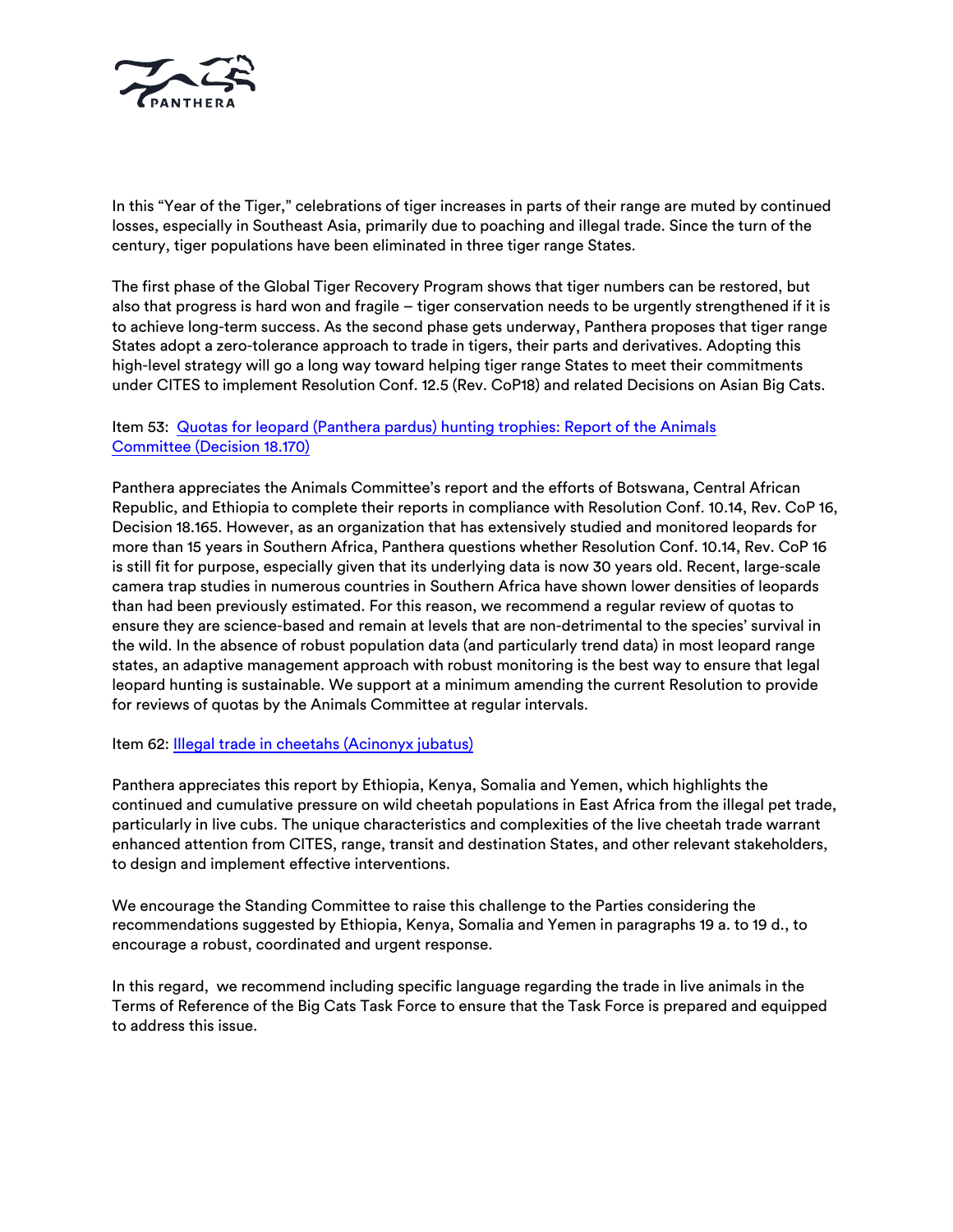

# Item 69: [CITES Big Cats Task Force \(Felidae spp.\): Report of the Secretariat \(Decision 18.248 paras a](chrome-extension://efaidnbmnnnibpcajpcglclefindmkaj/viewer.html?pdfurl=https%3A%2F%2Fcites.org%2Fsites%2Fdefault%2Ffiles%2Feng%2Fcom%2Fsc%2F74%2FE-SC74-69-R1.pdf&clen=196764&chunk=true)  [and d\)](chrome-extension://efaidnbmnnnibpcajpcglclefindmkaj/viewer.html?pdfurl=https%3A%2F%2Fcites.org%2Fsites%2Fdefault%2Ffiles%2Feng%2Fcom%2Fsc%2F74%2FE-SC74-69-R1.pdf&clen=196764&chunk=true)

Item Panthera welcomes the Terms of Reference for the Big Cats Task Force and appreciates the opportunity afforded to provide input to the current draft. As a global conservation organization focused on wild cats, Panthera has specialized expertise in the illegal trade in big cats and is engaged in a wide range of counter-wildlife crime activities in hotspots around the world. Among its major initiatives, Panthera is developing a transnational Big Cat Information Network to collect and connect data on wild cat trade across six regions. In partnership with the United States Department of State and other institutions, we monitor global threat patterns and help law enforcement agencies to fill knowledge and capacity gaps in order to disrupt illegal trade.

In that capacity, and with respect to the exchange of intelligence and information discussed in Activity 1.d, we stress that all data shared through this platform should be verified and validated under a consistent, recognized system. In the absence of a designated intelligence handling facility, a mechanism should be sought to ensure effective intelligence handling through a recognized international Law Enforcement Agency. We recommend that the Modus Operandi include specific language describing the method that will be used for handling of intelligence.

Additional Recommendations:

- The list of priority countries should include Colombia and Venezuela, both of which were listed in the recent study on Illegal Trade in Jaguars as having evidence of recent illegal international trade.
- Kazakhstan, Kyrgyzstan and Tajikistan are all impacted by illegal trade in snow leopards, and should be added to the priority countries list.
- Under Activities, paragraph 1. h), we recommend including specific language regarding the trade in live animals to ensure that the Task Force is prepared and equipped to address this issue.

Panthera supports the establishment of a diverse and inclusive Big Cats Task Force and stands ready to contribute as needed to ensure that it delivers on its important remit.

Item 75: [Jaguars \(Panthera onca\): Report of the Secretariat](https://cites.org/sites/default/files/eng/com/sc/74/E-SC74-75.pdf) (Decision 18.253)

Jaguar 2030 Roadmap Coordination Committee Joint Statement

This statement is on behalf of Jaguar 2030 Roadmap Coordination Committee members: Costa Rica Ministry of Environment and Energy (MINAE), Panthera, John Polisar, PhD, Zamorano University, UN Development Programme (UNDP), UN Environment Programme (UNEP), UN Office on Drugs and Crime (UNODC), Wildlife Conservation Society (WCS) and World Wildlife Fund (WWF). The CITES and CMS Secretariats are also represented on the Committee.

The Jaguar 2030 Roadmap Coordination Committee thanks the CITES Secretariat for its report and commends the collaborative effort undertaken to complete the study on illegal trade in jaguars. In light of the findings, we support the revision and extension of the Draft Decisions on jaguars and their call for